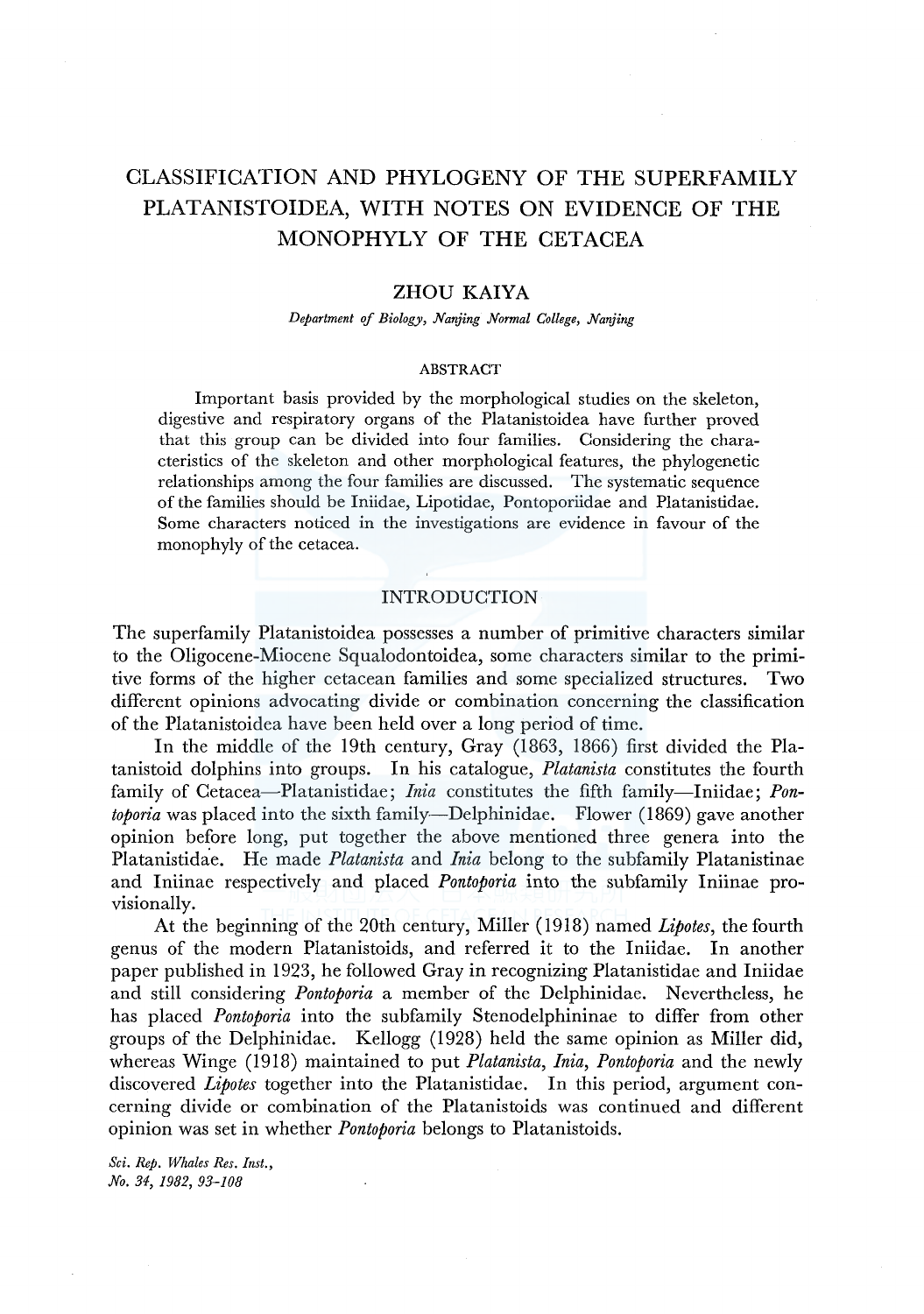In 1936 Slijper adopted the concept in favour of combination and placed all the living genera of Platanistoids into the family Platanistidae. Following Slijper's opinion, Simpson (1945) recognized Platanistidae but retained three subfamilies and, moreover, established superfamily Platanistoidea in the higher category. This taxonomical system has been accepted by most cetologists ever since. Slijper's system has been adopted by Norman and Fraser (1948), Slijper (1962), Nishiwaki (1965, 1972), Tomilin (1974), Matthews (1978), Lockley (1979), and others. Simpson's system has been followed by Fraser and Purves (1960), Carvalho (1961), Marcuzzi and Pilleri (1971), Brownell and Herald (1972), Mead (1975), Rice (1977), and others. The single family system was also adopted by Hershkovitz (1966), but a new name Susuidae which he proposed has not been accepted by other cetologists. Authors studying fossil Platanistoids such as Kellogg (1944, 1955 ), Rensberger (1969) have continued to recognize the iniid as a distinct family. Gaskin (1976) who is studying modern cetaceans has followed their opinion.

The investigations of Platanistoid dolphins have gained great attention again since 1960s. Kasuya (1973) recognized the Platanistidae, lniidae and Pontoporiidae of the Platanistoidea on the basis of the study of the tympano-periotic bone. In a paper on the study of *Lipotes,* van Bree and Purves (1975) put it in the lniidae. Pilleri et al. (1976) proposed to separate *Inia, Lipotes* and *Pontoporia* from the Platanistidae and put them in the lniidae. The coexistence of the one family system (Slijper, 1936; Simpson, 1945) with the two and three family systems (Pilleri *et al.,* 1976; Kasuya, 1973) occured. In 1978, Zhou *et al.* proved that *Lipotes* is not closely related to *Inia* and the differences between the two genera exceed those between the Delphinidae and Phocoenidae, and placed *Lipotes* into a separate family-Lipotidae. After this, Pilleri and Gihr (1980) have turned to use a four family system, but no argument has been given.

The present paper summarizes the important basis provided by the morphological studies of the skeleton, digestive and respiratory organs of *Inia* (Flower, 1869; Mead, 1975; Lonnberg, 1928; Pilleri and Gihr, 1976c, 1977; Yamasaki and Kamiya, 1981; Zhou, Li and Pilleri, 1982), *Lipotes* (Miller, 1918; Chen and Chen, 1975; Zhou *et al.,* 1978, 1979a, b; Chen *et al.,* 1980; Liu and Lin, 1980; Zhou and Li, 1981), *Pontoporia* (Burmeister, 1867; Flower, 1869; Carvalho, 1961;"Schenkkan, 1972; Yamasaki *et al.,* 1974, 1975, 1977; Mead, 1975; Pilleri and Gihr, 1976b; Yamasaki and Satomi, 1976) and *Platanista* (Eschricht, 1852; Anderson, 1879; Arvy and Pilleri, 1970; Yamasaki and Takahashi, 1971 ; Takahashi and Yamasaki, 1972; Yamasaki *et al.,* 1972; Purves and Pilleri, 1973; Pilleri and Gihr, 1976a; Yamasaki, Komatsu and Kamiya, 1977) and further proves that the Platanistoids can be divided into four families. The phylogenetic relationships among the four families and the evidence in favour of the monophyly of the cetacea are also discussed.

### BASIS OF THE CLASSIFICATION OF THE SUPERFAMILY

An uniform understanding of the genera of Platanistoids has been acquired early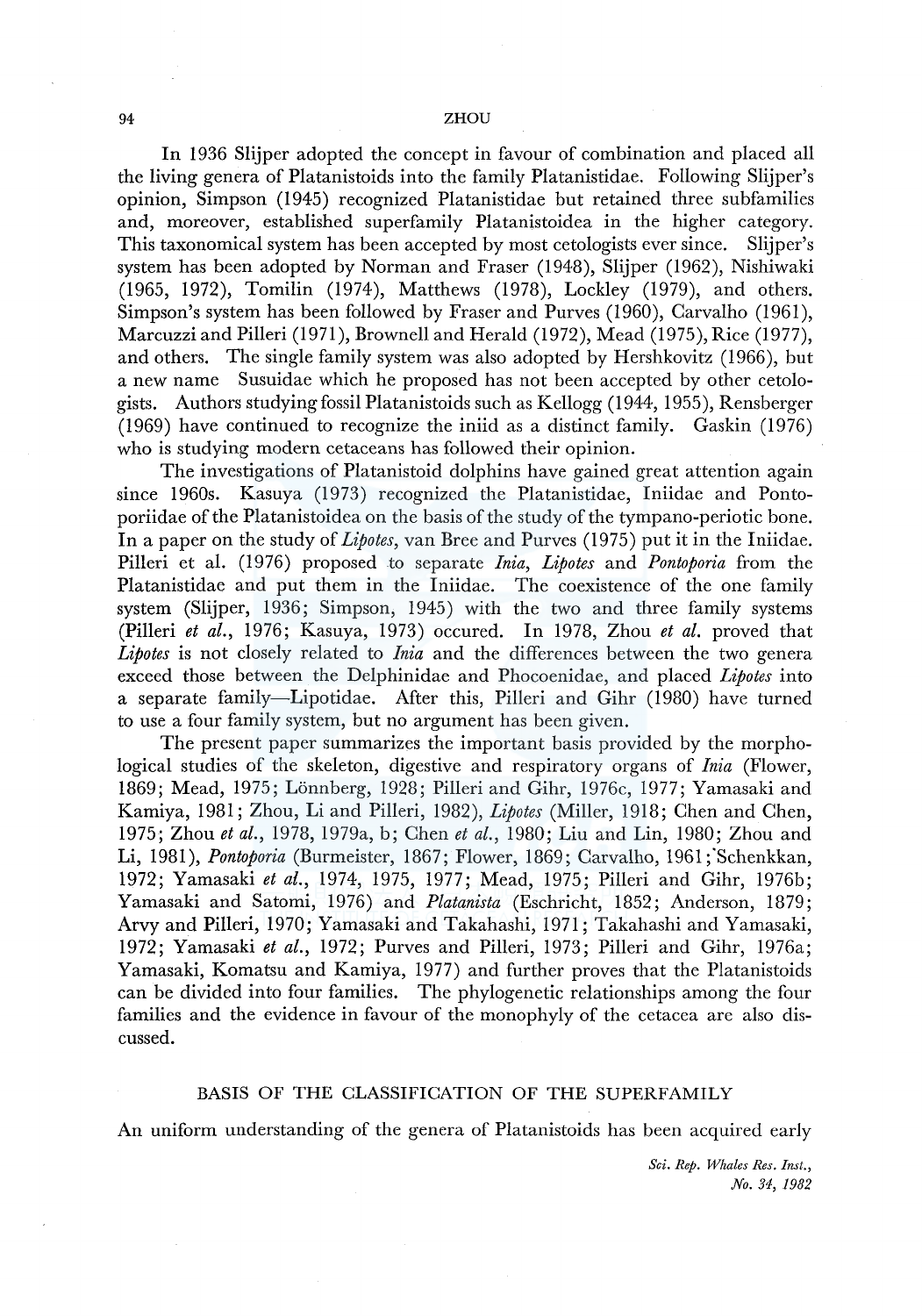### CLASSIFICATION AND PHYLOGENY OF PLATANISTOIDEA

|                 | Fore-stomach | Main stomach | Connecting<br>channel | Pyloric stomach   |
|-----------------|--------------|--------------|-----------------------|-------------------|
| Iniidae         |              |              |                       |                   |
| Lipotidae       |              |              |                       |                   |
| Pontoporiidae   |              |              |                       |                   |
| Platanistidae   |              |              |                       |                   |
| Ziphiidae       |              |              |                       | many compartments |
| Physeteridae    |              |              |                       |                   |
| Monodontidae    |              |              |                       |                   |
| Delphinidae     |              |              |                       |                   |
| Phocoenidae     |              |              |                       |                   |
| Balaenopteridae |              |              |                       |                   |

### TABLE I. COMPARISON OF THE COMPARTMENTS OF THE STOMACH OF CETACEA

in the third decade of the twentieth century. However, no identical result on the classification in family rank has been obtained so far. The materials studied which were mostly confined to skulls have something to do with the matter. When studying the affinity between *Lipotes* and *Inia,* Zhou *et al.* (1978, 1979a) compared attentively the vertebrae, sternums, flipper skeletons and other available materials of external and internal structures in addition to the careful comparison of the structure of the skulls. As a result of these studies, the close relationship between *Lipotes* and *Inia* was refuted. In recent decade, the studies of the skeleton and digestive tract of Platanistoids by Yamasaki *et al.,* Pilleri *et al.* and Zhou *et al.*  have provided important basis for the classification of the modern Platanistoids.

Table 1 indicates that the stomachs of other modern cetaceans consist of fore-stomach, main stomach and pyloric stomach except those of the Ziphiidae in which the fore-stomach is absent. They differ from each other only in the present (Delphinidae, Monodontidae, Phocoenidae) or absent (Physeteridae, Balaenopteridae) of the connecting channel. The stomachs of different groups of Platanistoids differ from each other not only in the above mentioned characters, but also in the subdividing of the main stomach or not (Fig. 1 ). Both *Inia* and *Platanista* possess fore-stomach, but the main stomach is single chambered in the former and divides into two compartments in the latter. In *Lipotes* and *Pontoporia* the fore-stomach is lacking. The main stomach divides into three compartments and the connecting channel is absent in the former, while the latter possesses single chambered main stomach and the connecting channel. The differences between the stomach of any two groups of Platanistoids go beyond the mutual differences between the stomach of most of the odontocetes. Refer to the Artiodactyla, the number of compartments of the stomach goes so far as to be the main character in distinguishing Infraorder Tragulina (3 compartments) and Infraorder Pecora ( 4 compartments). Thus the structure of the stomach is one of the key characters in weighing the degree of separation among different groups of Platanistoids.

The structure of the skeleton is still important basis in classifying the Platanistoids. Attention should be paid first of all to four note-worthy differences between *Inia* and three other groups of Platanistoids. 1. The palatal portion of the two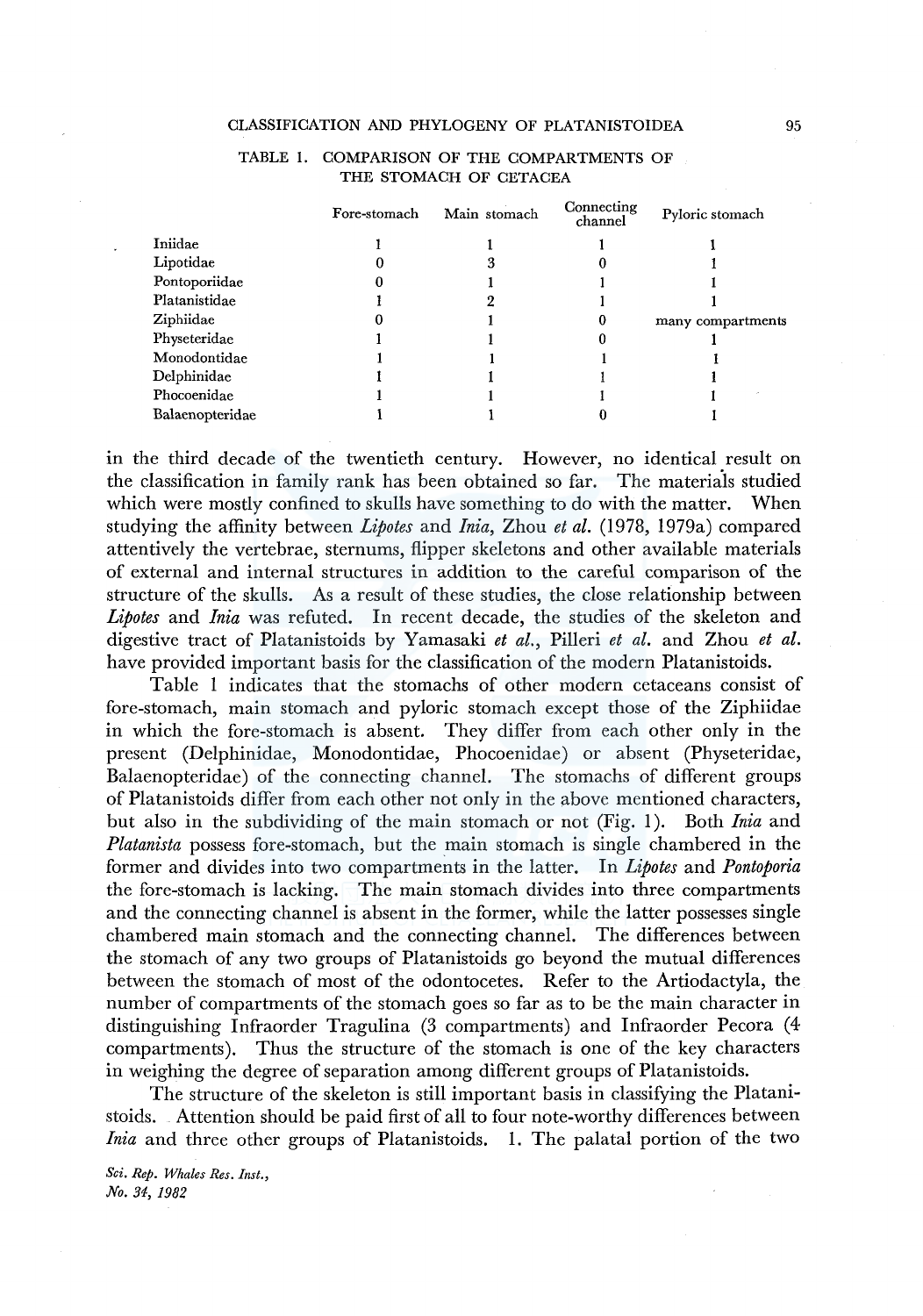

Fig. 1. Diagram of the stomach of (A) *Inia geoffrensis*, (B) *Lipotes vexillifer*, (C) *Pontoporia blainvillei,* (D) *Platanista gangetica.* 

CC. connecting channel; DA. duodenal ampulla; DP. duodenum proper; E. esophagus; FS. fore-stomach; MS. main stomach; MSI. first compartment of main stomach; 2. second compartment of main stomach; 3. third compartment of main stomach; PS. pyloric stomach; HPO. opening of hepato-pancreatic duct.

->Fig. 2. Ventral aspect of skull of (A) *Inia geoffrensis,* (B) *Lipotes vexillifer,* (C) *Pontoporia blainvillei,* (D) *Platanista gangetica.*  Bo. basioccipital; Fr. frontal; Mc. maxillary crest; Mx. maxilla; Pl. palatine; Pt. pterygoid; Pth. pterygoid hamulus; Ptp. lateral plate of pterygoid; Sq. squamosal; Vo. vomer; Zy. zygomatic process of squamosal.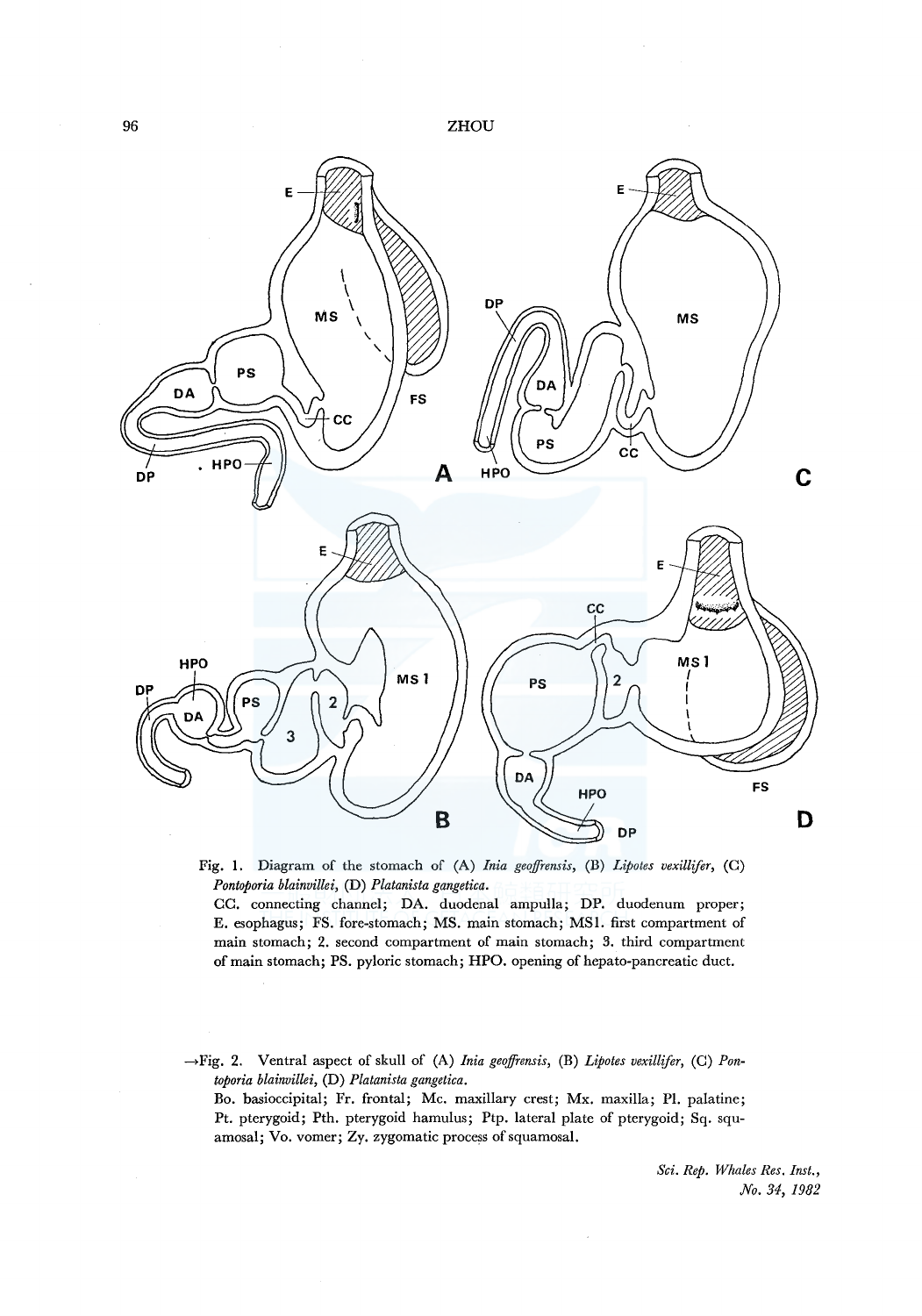

*Sci. Rep. Whales Res. Inst., .No. 34, 1982*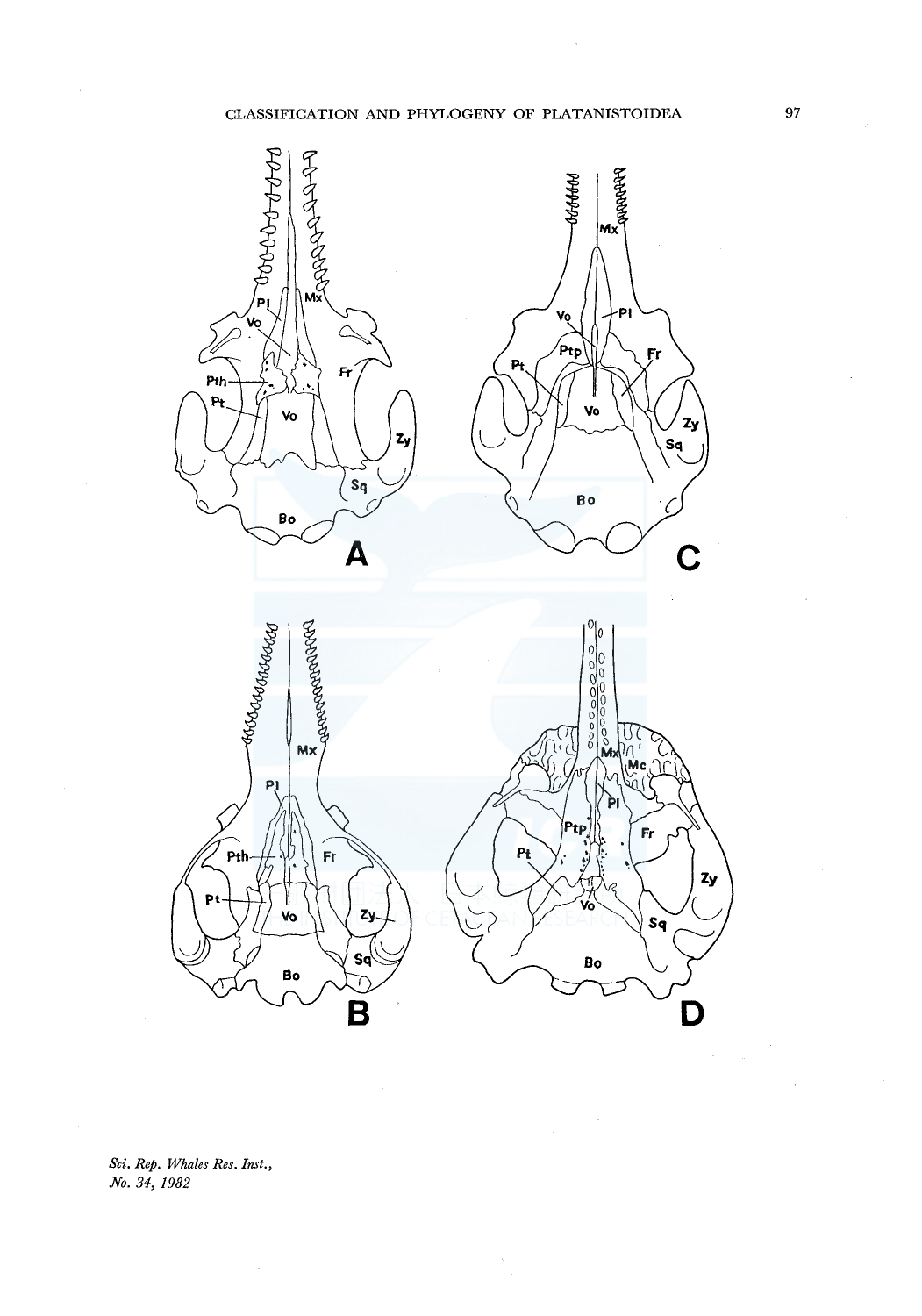







· D . . (C) *Pon-* <sup>L</sup> *;hotes vexillifer,* . (B) i,, • ) *Inia geojfrenszs,* f: ts (bold !me . toporia blainvillei, (D) Platanista gangetica showing costal facets (bold line).

No. 34, 1982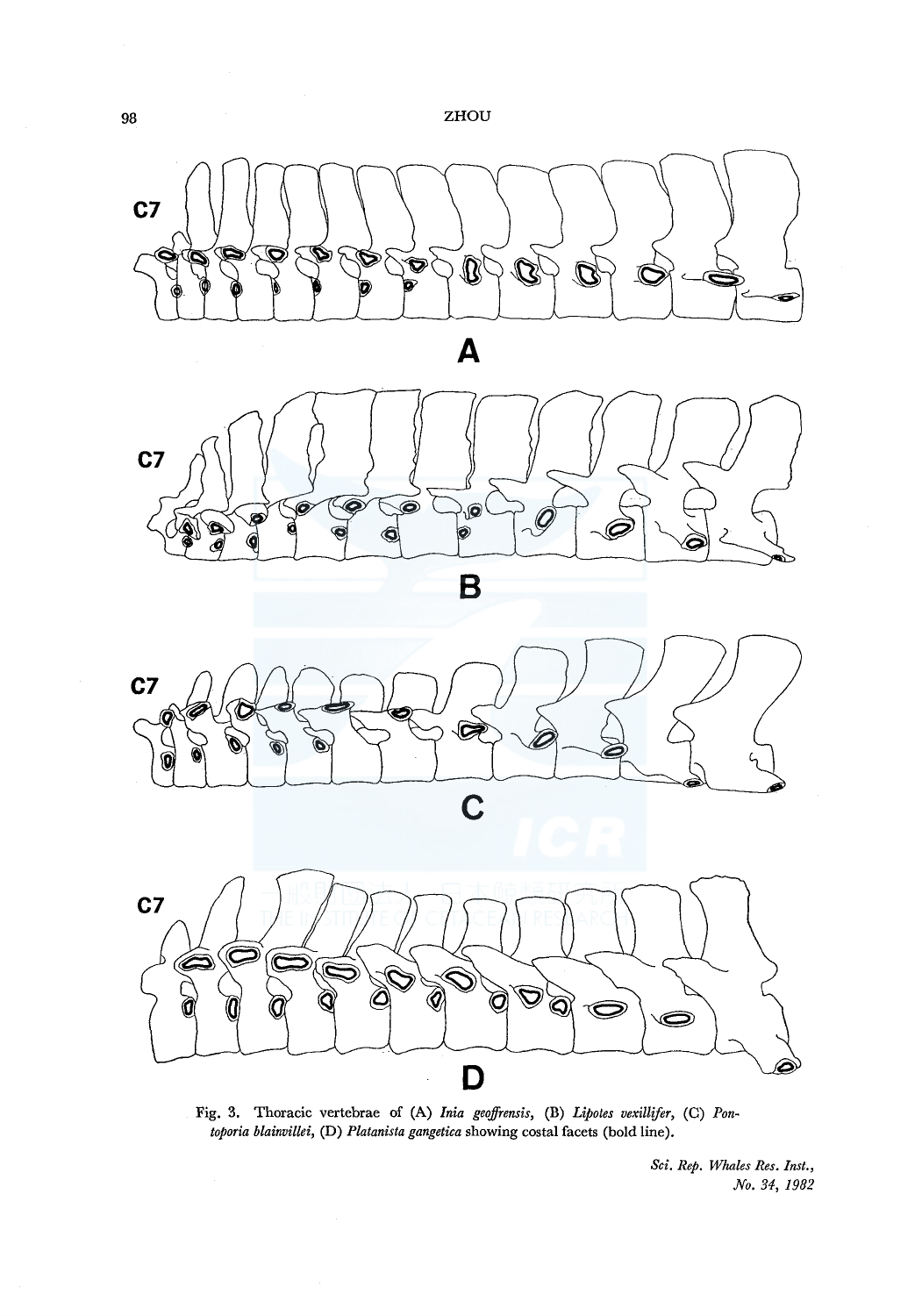maxillas and palatines of *lnia* is separated by the vomer. In three other groups of Platanistoid, the palatal portion of maxilla contacts that of the opposite side (Fig. 2). 2. Only irregular tubercles are found on the ventral aspect of the pterygoid hamuli of *lnia,* whereas the pterygoid hamuli of *Lipotes* possess a thin plate which recurves dorsally. This portion enlarges to form the lateral plate of pterygoid in *Pontoporia* and *Platanista.* 3. In *lnia,* the costal facets are located at the



Fig. 4. Flipper skeleton (not including phalanges) of (A) *Inia geoffrensis,* (B) *Lipotes vexillifer,* (C) *Pontoporia blainvillei,* (D) *Platanista gangetica.* Ulnare hatched; pisiform stippled.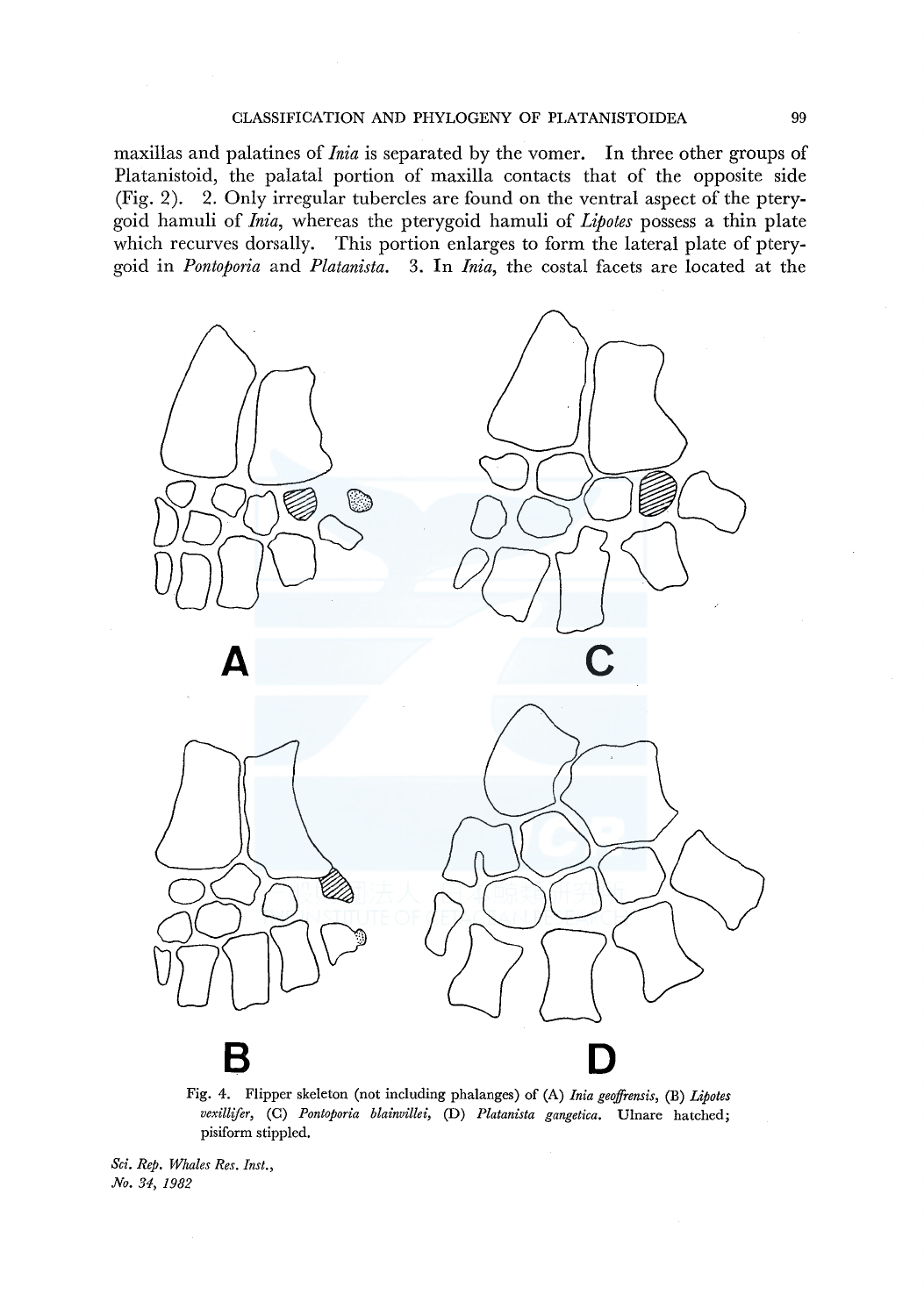anterior and posterior edges on each centrum of the first two thoracic vertebrae and occured at the anterior edge only in the hinder thoracic vertebrae. In *Lipotes,*  they are located both at the anterior and posterior edges of the centrum of the first vertebra and occured at the posterior edge only on the centrum of the 2nd-5th thoracic vertebrae. In the 7th thoracic vertebra, the facet occurs on the anterior edge only. The costal facets are located at the hind edge on the centrum of the thoracic vertebrae in most individuals of *Pontoporia.* In few individuals, those of 5th or 4th-5th thoracic vertebrae are situated at the front edge of the centrum. All costal facets of the thoracic vertebrae of *Platanista* are situated at the hind edge of the centrum (Fig. 3 ). 4. According to the radiograph published by Pilleri and Gihr (1976a, b, c), the ulnare and pisiform are free in *Inia;* the ulnare is free but the pisiform is missing in *Pontoporia;* both bones are missing in *Platanista.* According to our specimens, although the ulnare and pisiform of *Lipotes* are fused to the ulna and 5th metacarpal respectively, they are still distinguishable (Fig. 4).

The tympano-periotic of the cetacea has moved ventrally and lost the direct



Fig. 5. Connection between tympano-periotic and skull in (A) *lnia geoffrensis,*  (B) *Lipotes vexillifer,* (C) *Pontoporia blainvillei,* (D) *P!atanista gangetica,* Waved edge indicates suture of bones and dotted are the laminated structure. (A) and (C): fixed with ligament; (B) and (D): direct joining. (Modified from Kasuya, 1973,)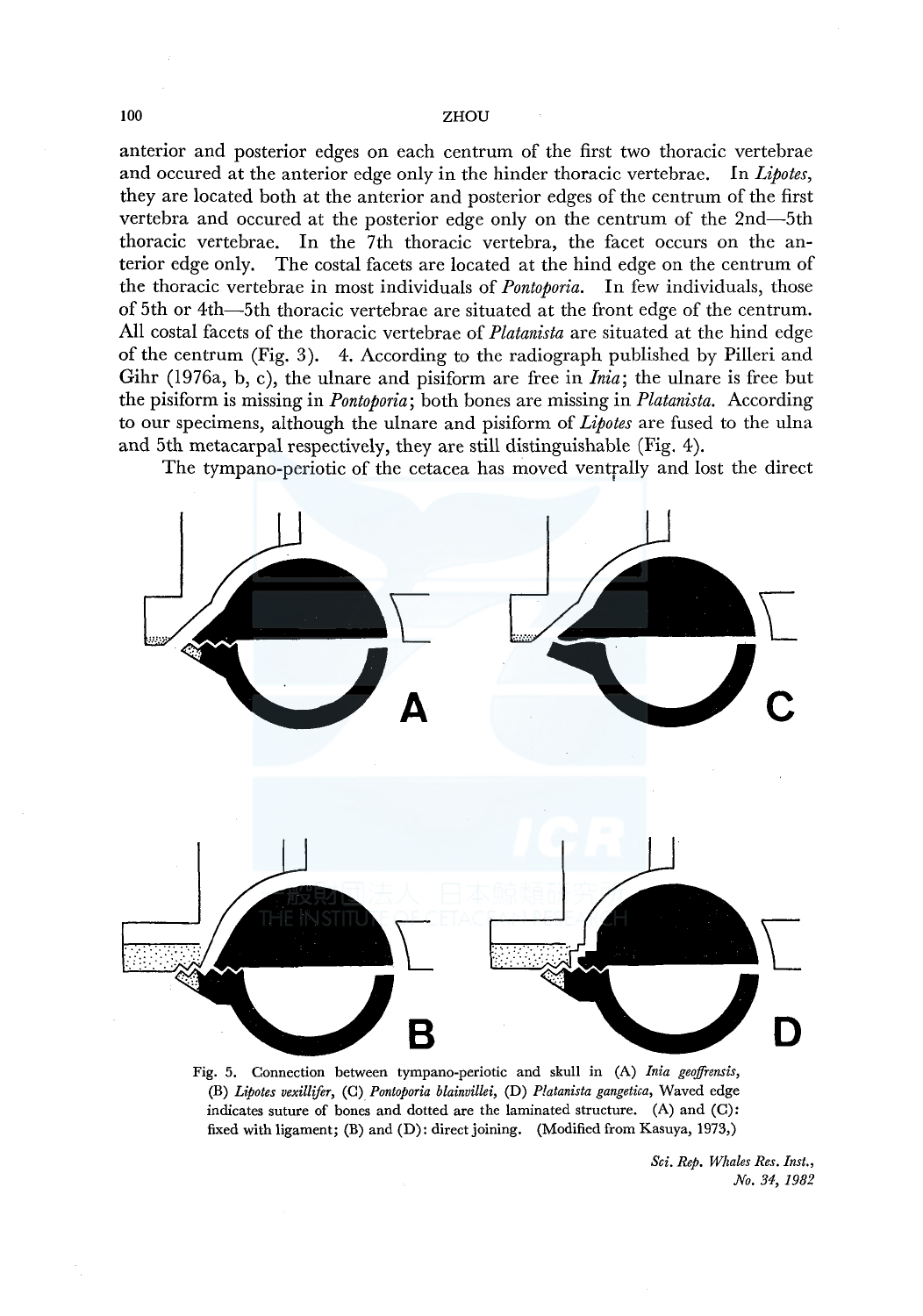|                                                                                     | <b>CLASSIFICATION</b><br>AND<br><b>PHYLOGENY</b><br>PLATANISTOIDEA<br>OF |                   |                        |                                                                                            |                                                                                                             |                                       | $\mathbf{1}$ |                                              |                     |                                                                                                     |                                    |                                                           |                                                                          |                                                                            |                                                             |                                                                             |  |
|-------------------------------------------------------------------------------------|--------------------------------------------------------------------------|-------------------|------------------------|--------------------------------------------------------------------------------------------|-------------------------------------------------------------------------------------------------------------|---------------------------------------|--------------|----------------------------------------------|---------------------|-----------------------------------------------------------------------------------------------------|------------------------------------|-----------------------------------------------------------|--------------------------------------------------------------------------|----------------------------------------------------------------------------|-------------------------------------------------------------|-----------------------------------------------------------------------------|--|
|                                                                                     | Platanistidae                                                            | absent            | longitudinal, slitlike | markedly higher than bifur-<br>cation of right and left<br>arising from trachea<br>bronchi | necting channel and pyloric<br>fore-stomach, two compart-<br>ments of main stomach, con-<br>stomach present | located at duodenum proper            | present      | $3.6 - 4.9$                                  | very well developed | frontal from which a supra-<br>reaching orbital plate of<br>orbital process is usually<br>developed | in contact                         | enlarges to form lateral<br>plate of pterygoid            | panic bulla loosely sutured<br>posterior process of tym-<br>to squamosal | crown simple, upper tooth<br>rows merged together and<br>almost in contact | located at posterior edge of<br>centrum                     | 5-6, ulnare and pisiform<br>missing                                         |  |
|                                                                                     | Pontoporiidae                                                            | absent            | transverse, crescentic | above bifurcation of right<br>arising from trachea just<br>and left bronchi                | channel and pyloric stomach<br>fore-stomach absent, single<br>main stomach, connecting<br>present           | located at duodenum proper            | absent       | $24.0 - 37.3$                                | absent              | reaching supraorbital process<br>of frontal                                                         | in contact                         | enlarges to form lateral<br>plate of pterygoid            | fixed with ligament                                                      | crown simple                                                               | centrum in most individuals<br>located at posterior edge of | 6, ulnare present, pisiform<br>missing                                      |  |
| COMPARISON OF THE MAIN CHARACTERS OF THE FAMILIES OF THE SUPERFAMILY PLATANISTOIDEA | Lipotidae                                                                | absent            | longitudinal, elliptic | arising from trachea markedly<br>higher than bifurcation of<br>right and left bronchi      | compartments of main stomach<br>and pyloric stomach present<br>fore-stomach absent, three                   | located at duodenal ampulla           | absent       | $12.5 - 14.9$                                | absent              | not reaching supraorbital<br>process of frontal                                                     | in contact                         | thin bony plate recurves<br>dorsally                      | posterior process of tympanic<br>bulla loosely sutured to<br>squamosal   | crown with reticulate enamel<br>rugosity                                   | located mostly at posterior<br>edge of centrum              | and pisiform fused mostly to<br>4-5, ulnare fused to ulna<br>5th metacarpal |  |
|                                                                                     | Iniidae                                                                  | sparsely on snout | transverse, crescentic | arising from trachea slightly<br>higher than bifurcation of<br>right and left bronchi      | connecting channel<br>and pyloric stomach present<br>fore-stomach, single main<br>stomach,                  | duodenum proper<br>located at         | absent       | $19 - 20$                                    | absent              | not reaching supraorbital<br>process of frontal                                                     | by vomer<br>separated              | aspect of pterygoid hamulus<br>small tubercles on ventral | fixed with ligament                                                      | crown with nodular enamel<br>rugosity                                      | located mostly at anterior<br>edge of centrum               | 7, ulnare and pisiform present                                              |  |
| TABLE 2.                                                                            | Characters                                                               | Hairs             | Blow hole              | Apical bronchus                                                                            | Stomach                                                                                                     | Opening of hepato-<br>pancreatic duct | Caecum       | length to body length<br>Ratio of intestinal | Maxillary crest     | Zygomatic process<br>of squamosal                                                                   | Palatal portion of<br>two maxillas | Bony plate of ptery-<br>goid hamulus                      | Connection<br>between<br>tympano-periotic<br>and skull                   | Teeth                                                                      | thoracic vertebrae<br>Costal facet of                       | Carpals                                                                     |  |
|                                                                                     | Rep. Whales Res. Inst.,<br>34, 1982                                      |                   |                        |                                                                                            |                                                                                                             |                                       |              |                                              |                     |                                                                                                     |                                    |                                                           |                                                                          |                                                                            |                                                             |                                                                             |  |

Ę č ţ ć Ĭ Ē p ¢ ţ ł Ì ă ŗ Š

 $\mathcal{L}$ 

S<mark>ci. Rep.</mark> Whales<br>No. 34, 1982

## **SIFICATION AND PHYLOGENY OF PLATANISTOIDE**

 $\bar{z}$ 

101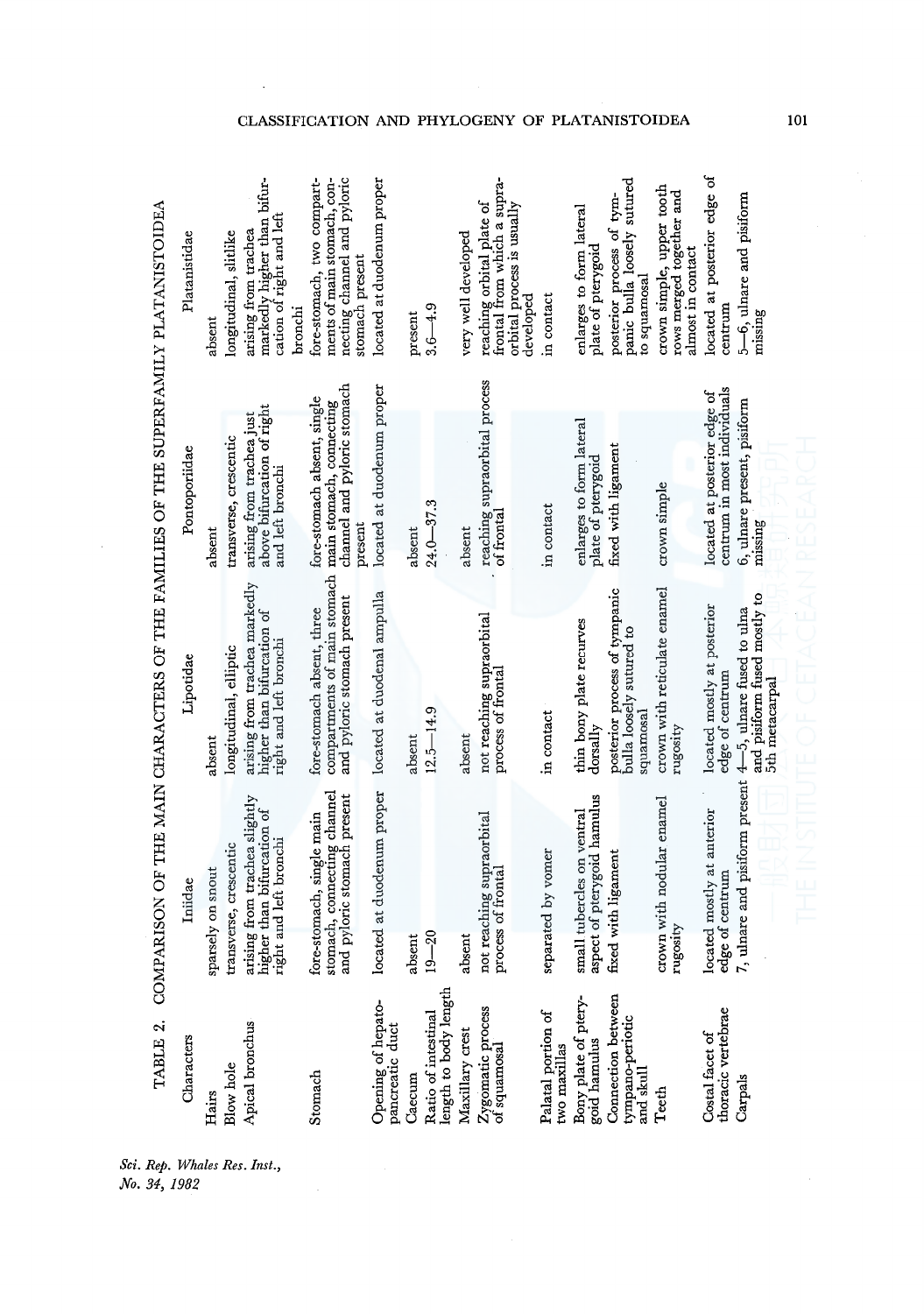joining to the skull in various degrees in the course of the adaptations to the aquatic life. In *Lipotes* and *Platanista* the posterior process of tympanic bulla is still loosely sutured to the skull (Kasuya, 1973; Zhou *et al.,* 1979a). The tympano-periotic of *Inia* and *Pontoporia* is fixed with ligament to the skull (Fig. 5 ). Besides, *Inia* and *Lipotes* differ from *Pontoporia* and *Platanista* in having the zygomatic process of squamosal not reaching the supraorbital process of frontal. The distinction between the teeth of different Platanistoids is as follows: The crown of the teeth of *Inia* and *Lipotes* is covered with nodular and reticulate enamel rugosity respectively and that of *Pontoporia* and *Platanista* is simple. The upper tooth rows of *Platanista*  merge together and are almost in contact with each other. *Platanista* also differs from three other Platanistoids and all other living odontocetes in having the curious maxillary crest.

The morphological distinctions between different Platanistoids showing in Table 2 are far more than those between different families of most mammals. This fact proves that each of the four Platanistoid dolphins represents a separate lineage derived from the primitive ancestor at an early stage of the evolutionary process. Their taxonomic categories should be referred to family rank.

### PHYLOGENY

The traditional view concerning the relationship of different Platanistoid dolphins is that *Lipotes* is closely related to *Inia* and that *Pontoporia* is close to them. The systematic sequence of these groups has been arranged as A and B by most authors (Simpson, 1945; Carvalho, 1961; Marcuzzi and Pilleri, 1971; Kasuya, 1973; Tomilin, 1974; Mead, 1975; Matthews, 1978 other). It has been arranged as C by Slijper (1936, 1962) and some authors (Norman and Fraser, 1948; Nishiwaki, 1965, 1972) according to the sequence of naming. There are still few other sequences (Fraser and Purves, 1960; Hershkovitz, 1966; Rice, 1977). According to the informations now understood, these arrangements can not express the natural relationships of Platanistoids.

| Α                                                    | В                                        |                                          |
|------------------------------------------------------|------------------------------------------|------------------------------------------|
| subfamily Platanistinae<br>(or family Platanistidae) | family Platanistidae<br>genus Platanista | family Platanistidae<br>genus Platanista |
| genus Platanista                                     | genus Inia<br>-SEARCI                    | genus <i>Inia</i>                        |
| subfamily Iniinae                                    | genus Lipotes                            | genus Pontoporia                         |
| (or family Iniidae)<br>genus Inia                    | genus Pontoporia                         | genus Lipotes                            |
| genus Lipotes                                        |                                          |                                          |
| subfamily Pontoporiinae                              |                                          |                                          |
| (or family Pontoporiidae)                            |                                          |                                          |

By inference from the analysis of the characters, the phylogenetic relationships among the families of Platanistoids may be expressed as Fig. 6. The Iniidae is a side branch diverged from primitive Platanistoids. This family is characterized

genus Pontoporia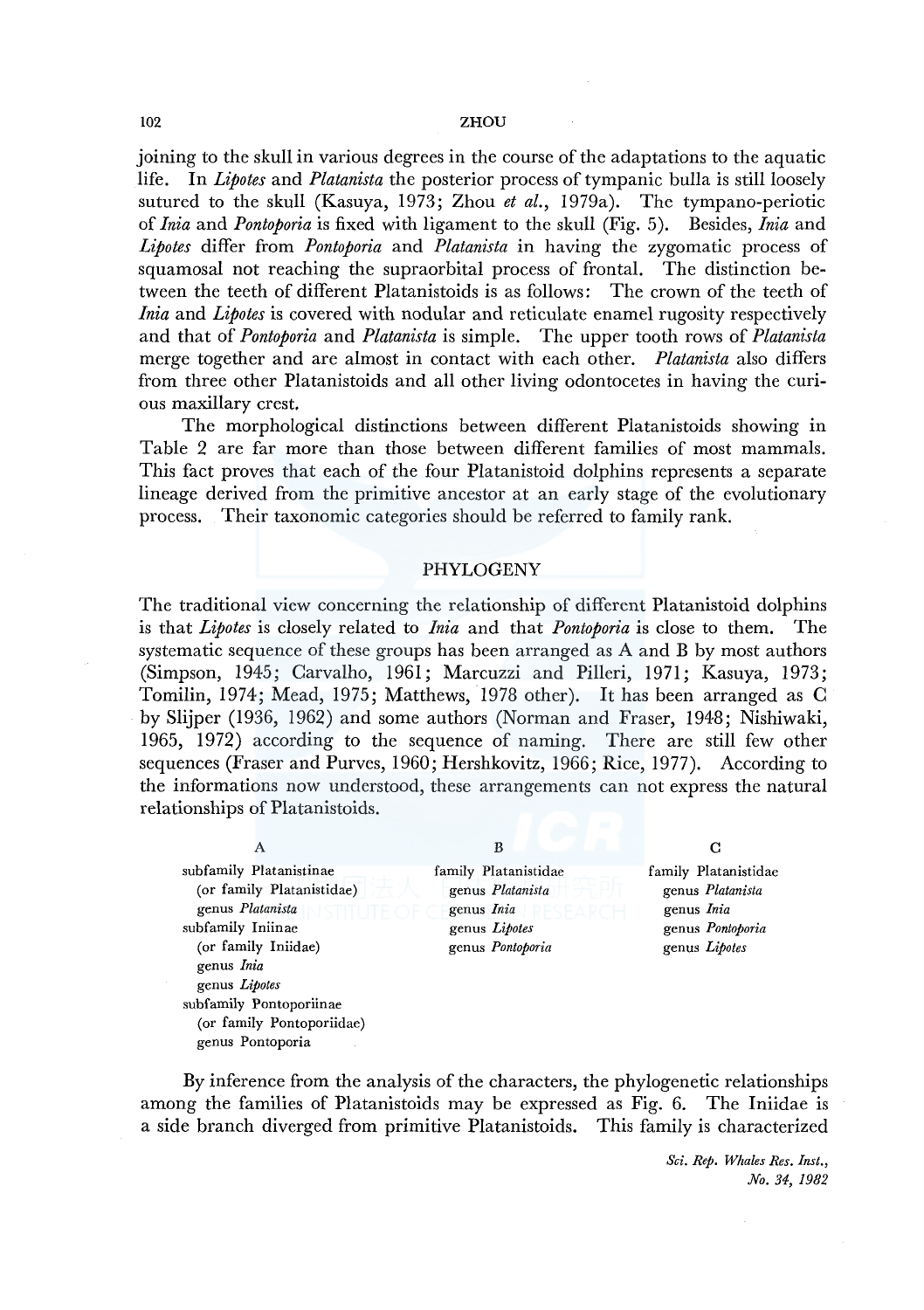

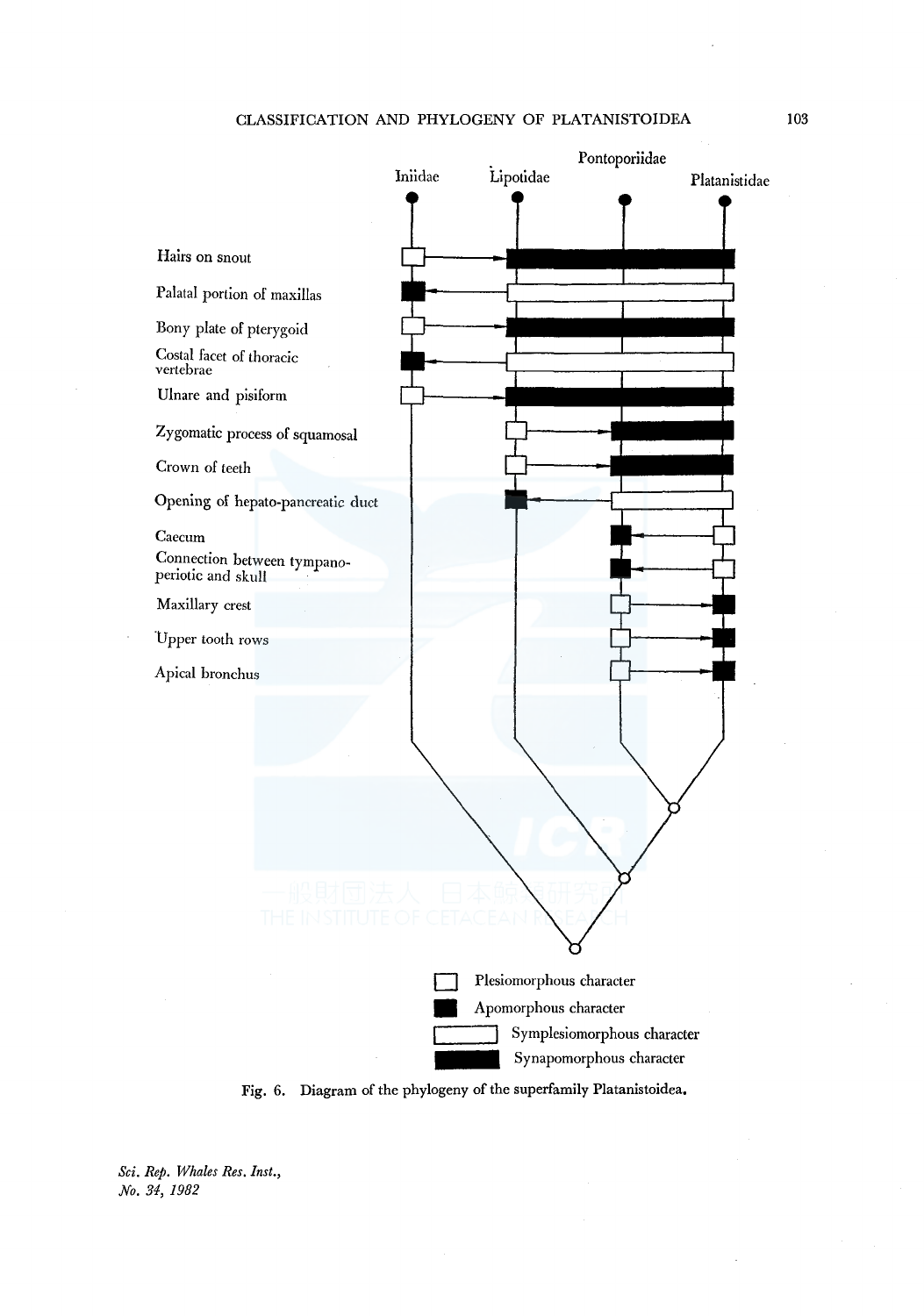by apomorphous characters, i.e. the separation of the palatines by the vomer and the location of most of the costal facets at the anterior edge of the centrum of the thoracic vertebrae, which differentiate lniidae from other Platanistoids. The position of the head of the ribs articulating to the centrum of the thoracic vertebrae indicated by the costal facets is features differentiated during the early stage of adaptation to the aquatic life. In view of the fact that the costal facets of the thoracic vertebrae of Delphinoidea and Physeteroidea locates on the posterior edge of the centrum, the position of that of lniidae probably situates opposite that of all other living odontocetes. The synapomorphous characters of Lipotidae, Pontoporiidae and Platanistidae are the development of the bony plate of pterygoid hamuli and the reduction of the carpals. Through the development of the recurved thin plate from the irregular small tubercles of pterygoid hamulus and the formation of the former to the well-developed lateral plate of pterygoid, the evolutionary sequences of this feature can be seen. The evolutionary trend of the carpals is the fusion of the ulnare and pisiform to adjacent bones or missing of both bones.

The Lipotidae is the second branch descended from the primitive Platanistoids. A series of features of the Lipotidae such as the bony plate of pterygoid hamuli, costal facet of thoracic vertebrae, carpals, zygomatic process of squamosal and crown of teeth is relatively more primitive than those of Pontoporiidae and Platanistidae. The Lipotidae also differs from these two families by the apomorphous character in having the hepato-pancreatic duct opens into the duodenal ampulla.

The Pontoporiidae and Platanistidae have diverged from the primitive Platanistoids slightly later than the Lipotidae. The maxillary crest, upper tooth rows, carpals and apical bronchus of Platanistidae are characters more specialized than those of the Pontoporiidae, whereas the caecum and the direct joining of the tympano-periotic to the skull in the same family are primitive characters as compared with those of the Pontoporiidae. The mosaic distribution of the Plesiomorphous characters and apomorphous characters between Pontoporiidae and Platanistidae also has been formed.

The structure of the digestive tract of lniidae remains relatively close to the ancestor. In Lipotidae and Pontoporiidae the fore-stomach is absent, the stomach of the former is most specialized in the losing of the fore-stomach and the dividing of the main stomach into three compartments. The digestive tract of Platanistidae is characterized by the differentiation of the main stomach and notable shortening of the intestine on the one hand, and is unique among odontocetes in retaining the caecum on the other hand. The transverse crescent shaped blow hole of lniidae and Pontoporiidae is similar to that of most of the recent odontocetes, whereas the shape of the blow hole of Lipotidae and Platanistidae has been changed separately. The process of moving of the apical bronchus from the right bronchus to trachea hasoccured in the course of phylogenetical development. The degree of forward shift of the apical bronchus varies in different group of Platanistoids. The reduction of the visual apparatus has taken place in relation to the increase of the turbidity of the water and the weakening of the light. The eyes of the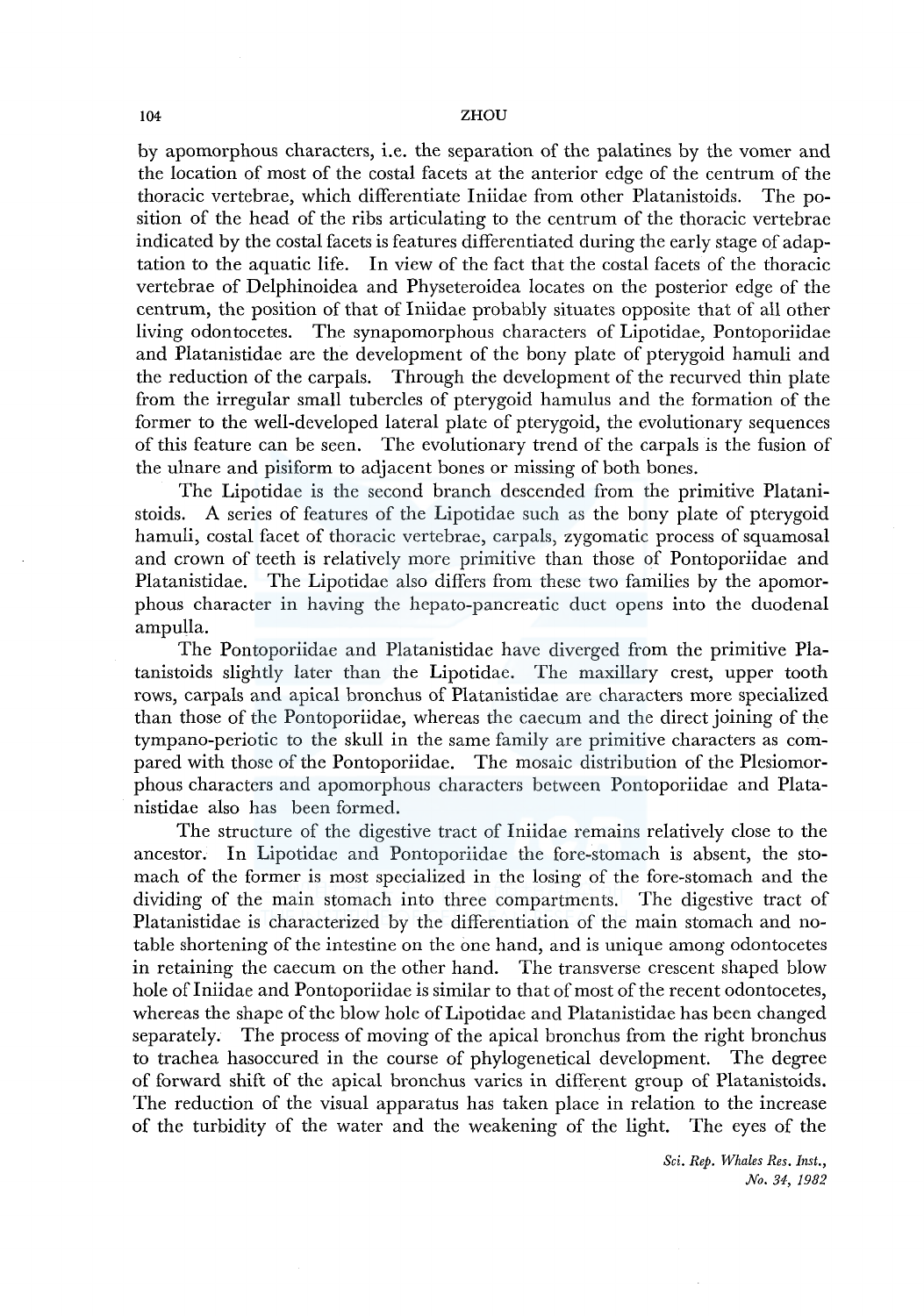Pontoporiidae are comparatively well-developed and those of the fresh water Platanistoid species exhibit a marked regression. The eyes of the Platanistidae are almost completely blind. The degree of reduction of the eyes is in order of Pontoporiidae, Lipotidae, Iniidae, then Platanistidae (Zhou, Pilleri and Li, 1980). The orbit of Platanistoids is reduced in correspondence with the regression of the eye. In the case of Iniidae and Lipotidae, the zygomatic process of the squamosal is not lengthened in correspondence with the reduction of the orbit and is not in contact with the supra orbital process of the frontal. The unique maxillary crest of the Platanistidae functions together with the air sinuses in the reflection of the sound signals. It was probably developed parallel with regression of the eye to compensate for the loss of vision (Pilleri, 1979). The development of the brain of the Platanistoid families is comparatively low as compared with that of other living odontocetes. In totality, the lniidae is the family keeping relatively more primitive characters and the Platanistidae is the most specialized one. The systematic sequence of the families in accordance with their evolution should be Iniidae, Lipotidae, Pontoporiidae and Platanistidae.

According to the fossils of the primitive Platanistoids discovered, these four families probably diverged during the Miocene from the marine ancestor originated from the Squalodontoidea. Three of the recent families of Platanistoids have entered fresh-water rivers secondarily, whereas Pontoporiidae has remained in coastal waters. Although the structures of Platanistoids have been differentiated during the long period of evolution, their development level is still lower than that of other recent odontocetes. Further studies on fossil groups of the Platanistoids are needed.

## EVIDENCE OF THE MONOPHYLY OF THE CETACEA

Whether the cetacea originated from a common ancestor or two or several ancestors is a disputed problem. Slijper (1962) and some Soviet investigators have reached a conclusion in favour of polyphyly that the three suborders of the cetacea probably originated separatly from respective terrestrial ancestors. On the contray, Gaskin (1976) and van Valen consider that the cetacea as a whole are probably monophyletic. The basis of their argument is a series of morphological characters which are common to mysticetes and odontocetes such as the loss of the pelage, the lacking of the true vocal cord, the similarity in the structure of the tympanic bulla and the shape of the lung, the oblique position of the diaphragm and the moving of the blow hole to the dorsal aspect of the head, etc. The cytogenetic studies of Amason (1969, 1972, 1974) and Kulu (1972) are also quoted by them to indicate the close agreement of mysticetes and odontocetes in the number and shape of the chromosomes as well as the distribution of C-heterochromatin in the chromosomes. No reasonable explanation would be obtained if the cetaceans were not of common ancestry.

A character common to mysticetes and odontocetes, which has not been brought to great attention yet, has been noticed during the studies on the phylogeny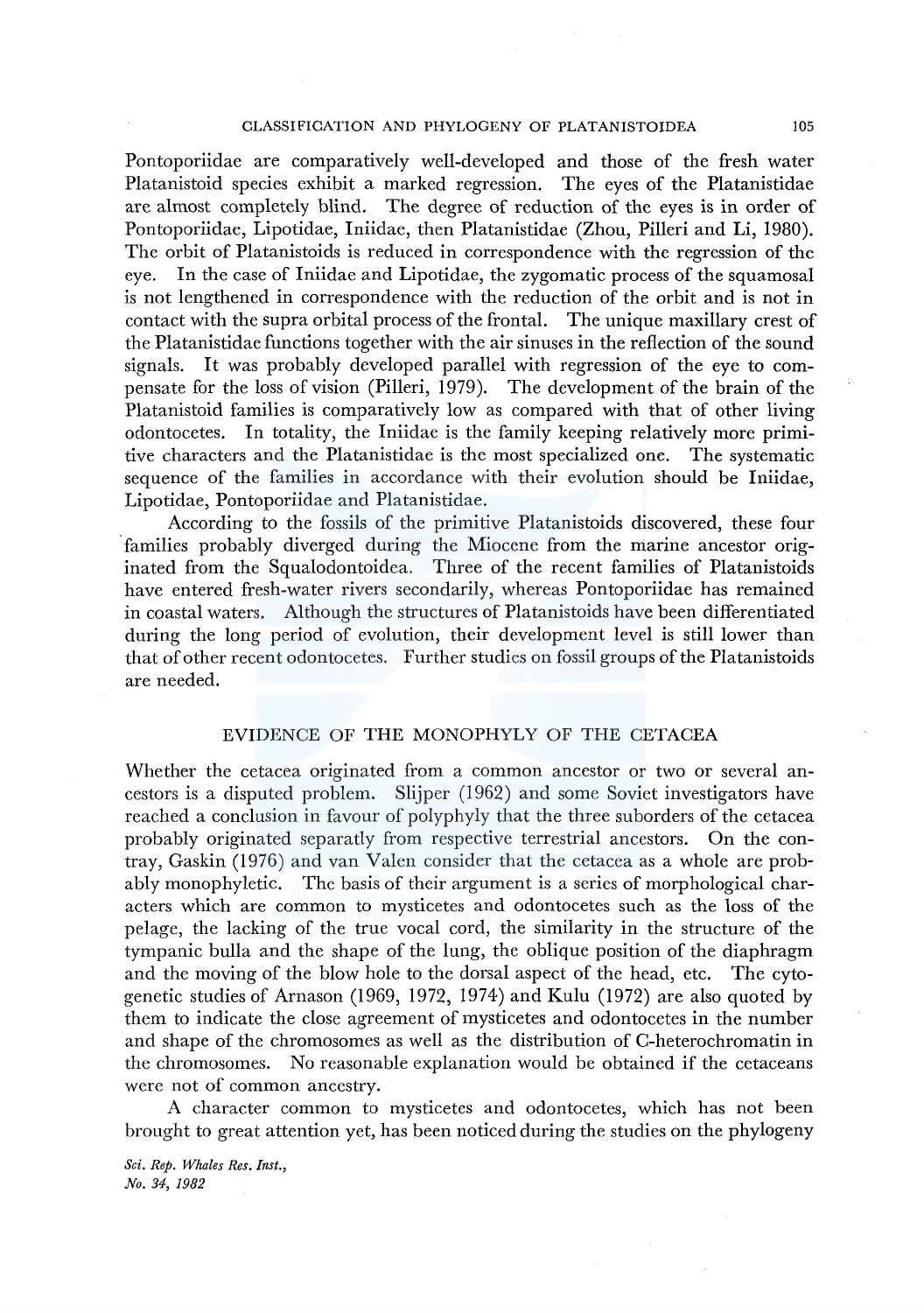of the Platanistoids. That is, the stomach of most cetaceans is composed of three compartments, the fore-stomach, main stomach and pyloric stomach. The forestomach covered with esophageal epithelium is not subdivided further and the glandular stomach is divided into two or more compartments. The cetacean stomach composed of single chambered fore-stomach and subdivided glandular stomach is different from that of any other mammals. This fact makes me to come over to the side of the monophyly.

The mysticetes are grazers and the odontocetes are predators. Since they differ not only in feeding methods but also in food, the similarity of the stomach could not be explained by parallel adaptations. If the cetaceans were not of common origin, it would be impossible for majority of them to possess the forestomach formed by the esophagus and the subdivided glandular stomach. It is reasonable to infer that such basic structure was developed before the differentiation of the mysticetes and odontocetes. It is the symplesiomorphous character of the two groups and another evidence of the monophyly of the cetacea.

Certain characters which were thought to be found in mysticetes only still remain in some Platanistoids, such as the hair on the snout of Iniidae and the caecum of Platanistidae. These features add evidence to support the monophyly of the cetacea. It should be stated that the unique musculus palpebrales of the cetaceans (Hosokawa, 1951) is also a proof which has not been cited by previous authors.

## ACKNOWLEDGEMENTS

The present paper was completed after I had examined the Platanistoid skeletons deposited in the Ocean Research Institute of the University of Tokyo. I am greatly indebted to Dr. M. Nishiwaki, Professor Emeritus of the University of Ryukyus, for his kind invitation made my studies in Japan possible, and to Dr. T. Kasuya of the Ocean Research Institute of the University of Tokyo who provided the above mentioned specimens in his collection. Thanks are also due to Xu Xinrong for drawing.

### REFERENCES

- ANDERSON, J., 1879. Anatomical and zoological researches: comprising an account of the zoological results of the two expedition to western Yunnan in 1868 and 1875; and a monograph of the two cetacean genera, *Platanista* and *Orcella.* 2 Vols. B. Quaritch, London.
- ARNASON, U., 1969. The karyotypes of the fin whale. *Hereditas,* 62: 273-84.
- ARNASON, U., 1972. The role of chromosomal rearrangement in mammalian speciation with special reference to Cetacea and Pinnipedia. *Hereditas,* 70: 113-18.
- ARNASON, U., 1974. Comparative chromosome studies in Cetacea. *Hereditas,* 77: 1-36.
- ARVY, L. and G. PILLERI, 1970. The tongue of *Platanista gangetica* and remarks on the cetacean tongue. *Invest. Cetacea,* 2: 7 5-77.

BREE, P.J.H. van and P. E. PuRVEs, 1975. On the dimensions of three skulls of the species of dolphin *Lipotes vexillifer* Miller, 1918 (Cetacea, Platanistoidea, Iniidae). *Beaufortia,* 24(308): 1-5.

BROWNELL, R. L. Jr. and E. S. HERALD, 1972. *Lipotes vexillifer. Mamm. sp.,* 10: 1-4.

BURMEISTER, H., 1867. Preliminary observations on the anatomy of *Pontoporia blainvillii. Proc. Zoo!. Soc.*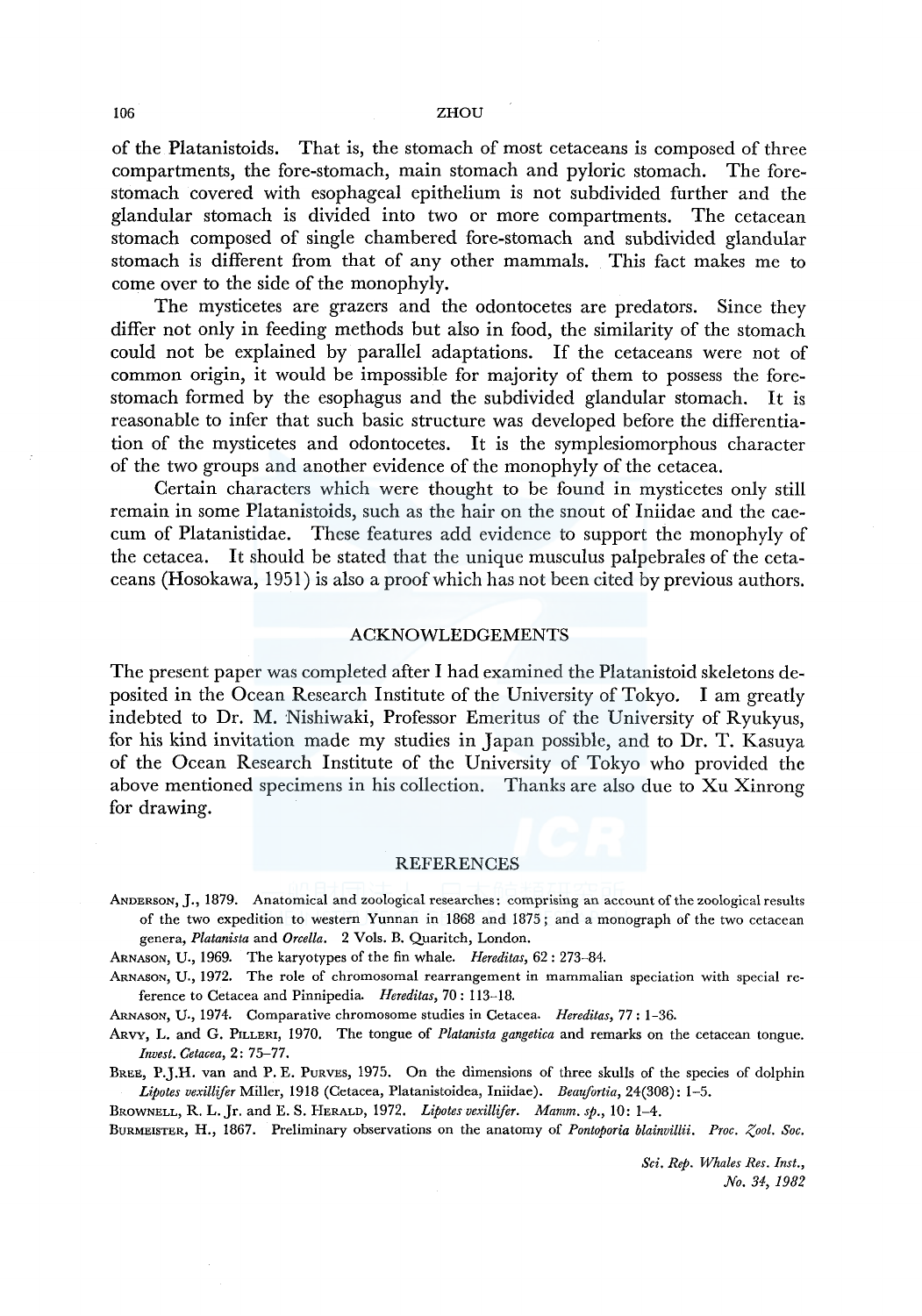*London,* pp. 484-489.

- CARVALHO, C. T., 1961. *"Stenodelphis blainvillei"* na costa meridional do Brasil, corn notas osteologicas (Cetacea, Platanistidae). *Rev. Brasil Biol.,* 21: 443-454.
- CHEN PEIXUN, LIN KEJIE and LIU RENJUN, 1980. Study on the anatomy and histology of upper respiratory tract of *Lipotes vexillifer* Miller. *Acta Hydrob. Sinica,* 7: 131-137. (in Chinese with English summary).
- CHEN YrYu and CHEN WEI, 1975. Notes on some morphological and anatomical features of the white-flag dolphin, *Lipotes vexillifer* Miller. *Acta Hydrob. Sinica,* 5: 360-370. (in Chinese with English summary).

EscHRICHT, D. F., 1852. On the Gangetic dolphin. *Ann. Mag. nat. Hist.,* 9: 161-188, 279-293.

- FLOWER, W. H., 1869. Description of the skeleton of *Inia geoffrensis* and the skull of *Pontoporia blainvillei,*  with remarks on the systematic position of these animals in the order Cetacea. *Trans. Zool. Soc. London*, 6: 87-116.
- FRASER, F. C. and P. E. PURVES, 1960. Hearing in cetaceans, evolution of the accessory air sacs and the structure and function of the outer and middle ear in recent cetaceans. *Bull. Brit. Mus. Nat. Hist.,* 7: 1-141.
- GASKIN, D. E., 1976. The evolution, zoogeography and ecology of cetacea. *Oceanogr. Mar. Biol. Ann. Rev.,*  14: 247-346.
- GRAY, J.E., 1863. On the arrangement of the cetaceans. *Proc. Z,ool. Soc. London,* pp. 197-202.
- GRAY, J.E., 1866. *Catalogue* ef *seals and whales in the British Museum.* 2nd ed. Brit. Mus. Nat. Hist., London, pp. 220-231.
- HERSHKOVITZ, PH., 1966. Catalog of living whales. *Bull. U.S. Natn. Mus.*, 246: 1-259.
- Hosokawa, H., 1951. On the extrinsic eye muscles of the whale, with special remarks upon the innervation and function of the musculus retractor bulbi. *Sci. Rep. Whales Res. Inst.*, 6: 1-33.
- KASUYA, T., 1973. Systematic consideration of recent toothed whales based on the morphology of tympanoperiotic bone. *Sci. Rep. Whales Res. Inst.,* 25: 1-103.
- KELLOGG, R., 1928. The history of whales-Their adaptation to the life in the water. *Quart. Rev. Biol.,*  3: 29-76, 174-208.
- KELLOGG, R., 1944. Fossil cetaceans from the Florida Tertiary. *Bull. Mus. Comp. Z,ool.,* 94: 433-471.
- KELLOGG, R., 1955. Three Miocene porpoises from the Calvert Cliffs, Maryland. *Proc. U.S. Natn. Mus.,*  105: 101-154.
- LIU RENJUN and LIN KEJIE, 1960. Study on the anatomy and histology of trachea and lung of *Lipotes vexillifer* Miller. *Acta Hydrob. Sinica,* 7: 141-148. (in Chinese with English summary).
- LooKLEY, R. M. 1979. *Whales, dolphins and porpoises.* London, 192 pp.
- LoNNBERG, E., 1929. Some remarks on a skeleton of *Inia geojfrensis* Blainv. *Ark. Z,ool.,* 20A(l 1): 1-3.
- MARcuzzr, G. and G. PrLLERI, 1971. On the zoogeography of cetacea. *Invest. Cetacea,* 3: 101-170.
- MATTHEWS, L. H., 1978. *The natural history of the whale.* Weidenfeld and Nicolson, London, 219 pp.
- MEAD, J. G., 1975. Anatomy of the external nasal passages and facial complex in the Delphinidae (Mammalia, Cetacea). *Smiths. Contri. Zool.*, 207: 1-72.
- MILLER, G. S.JR., 1918. A new river-dolphin from China. *Smiths. Misc. Coll.,* 68(9): 1-12.
- MILLER, G. S.JR., 1923. The telescoping of the cetacean skull. *Smiths. Misc. Coll.,* 76(2720): 1-70.
- NrsmwAKI, M., 1965. *Whales and Pinnipeds.* University of Tokyo Press, Tokyo. 439 pp.
- NISHIWAKI, M., 1972. General biology. pp. 3-204. *In*: S. H. Ridgway (ed.) *Mammals of the sea, biology and medicine.* Charles C Thomas Publisher, Springfield, 812 pp.
- NORMAN, J. R. and F. C. FRASER, 1948. *Giant.fishes, whales and dolphins.* Putnam, London, 376 pp.
- PILLERI, G., M. GIHR, P. E. PURVES, K. ZBINDEN and C. KRAUS, 1976. On the behaviour, bioacoustics and functional morphology of the Indus River dolphin *(Platanista indi* Blyth, 1859). *Invest. Cetacea,* 6: 13- 141.
- PILLERI, G. and M. GIHR, 1976a. The function and osteology of the manus of *Platanista gangetica* and *Platanista indi. Invest. Cetacea,* 7: 109-118.
- PILLER., G. and M. GIHR, 1976b. On the manus of the La Plata dolphin, *Pontoporia blainvillei. Invest. Cetacea,* 7: 119-128.
- PILLERI, G. and M. GIHR, 1976c. The manus of the Amazon dolphin, *Inia geoffrensis* (de Blainville, 1817), and remarks concerning socalled 'polydactyly '. *Invest. Cetacea,* 7: 129-137.